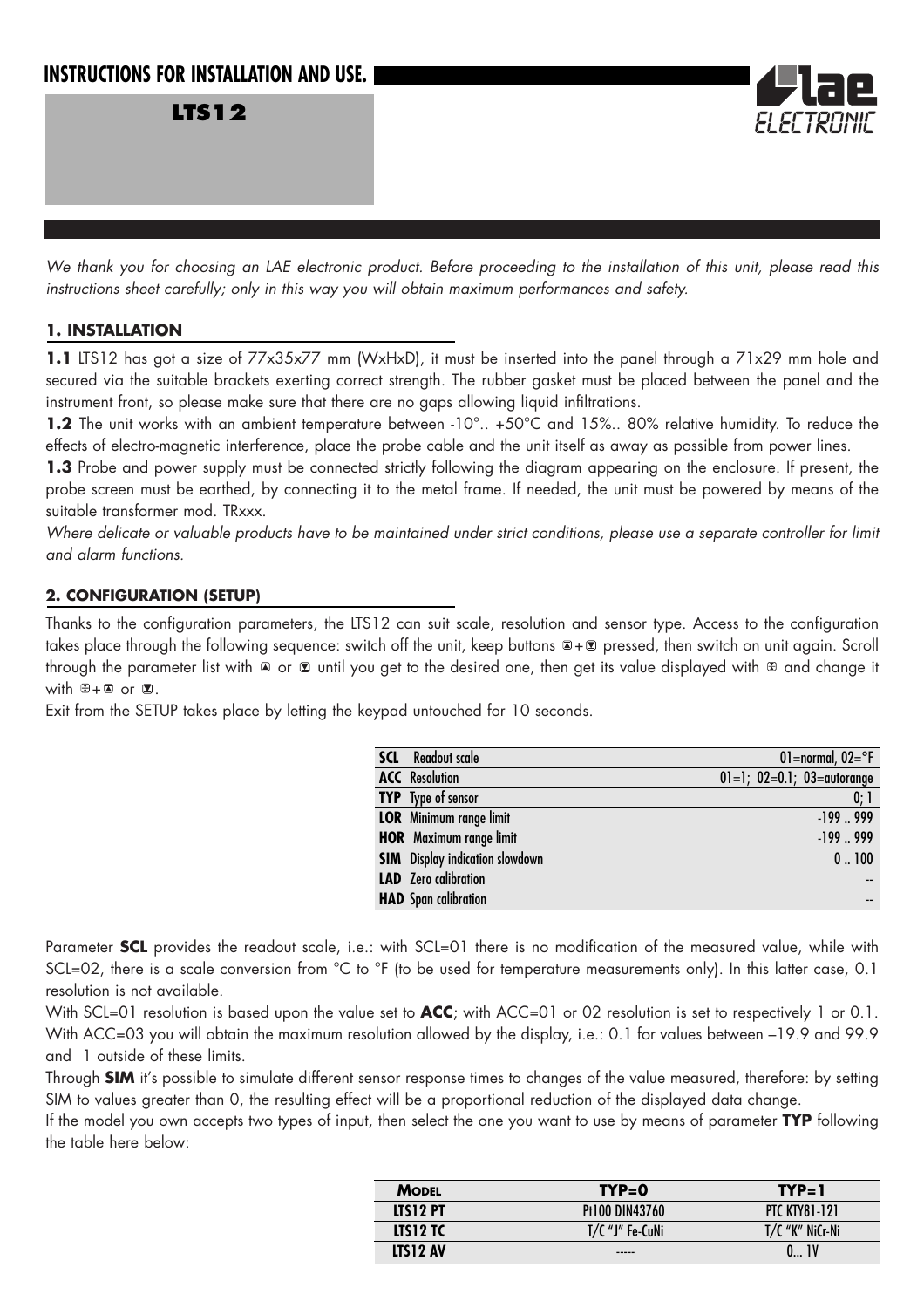

## **3. DISPLAYS**

At the power up the unit shows "-" during 3 seconds approximately during which it performs a self-check, then the current value according to the configuration set appears. If SIM is different from 0 it's possible to display the instantaneous value by pressing  $\mathbb{Z} + \mathbb{Z}$ .

LTS12 permanently stores the minimum and maximum values measured during the normal operation. The stored values are displayed by respectively pressing button  $\mathbb{Z}$  or  $\mathbb{Z}$  and cleared by pressing button  $\mathbb{Z}$  for 1 second.

If the readout exceeds the limits programmed with **LOR** and **HOR**, then "or" is displayed, while in case of probe failure the indication "PF" appears.

## **4. RE-CALIBRATION**

Should it be necessary to re-calibrate the unit, then act in the following way: get an accurate calibrator to be connected to the LTS12 input; then get into the unit configuration (see paragraph 2), and select parameter **LAD** or **HAD**. First act on LAD then on HAD. LAD allows 0 calibration (32°F if SCL=02) by adding a constant offset all over the range; HAD allows span calibration with a proportional offset between the calibration point and 0. After having selected the desired value, press  $\mathbb E$ to display the measured value and adjust it with  $\mathbb{E} + \mathbb{E}$  or  $\mathbb{E}$ .

#### **WARRANTY**

LAE electronic Srl warrant that their products are free of any defects in workmanship and materials for a period of 1 (one) year from date of production shown on the enclosure. LAE electronic Srl shall only repair or replace those products of which defects are due to LAE electronic Srl and recognised by their technicians. LAE electronic Srl are not liable for damages resulting from malfunctions of the products.

Defects due to exceptional operating conditions, misapplication and/or tampering will void the warranty.

All transport charges for returning the product to the manufacturer, after prior authorisation by LAE electronic Srl, and for the return to the purchaser are always for the account of the purchaser.